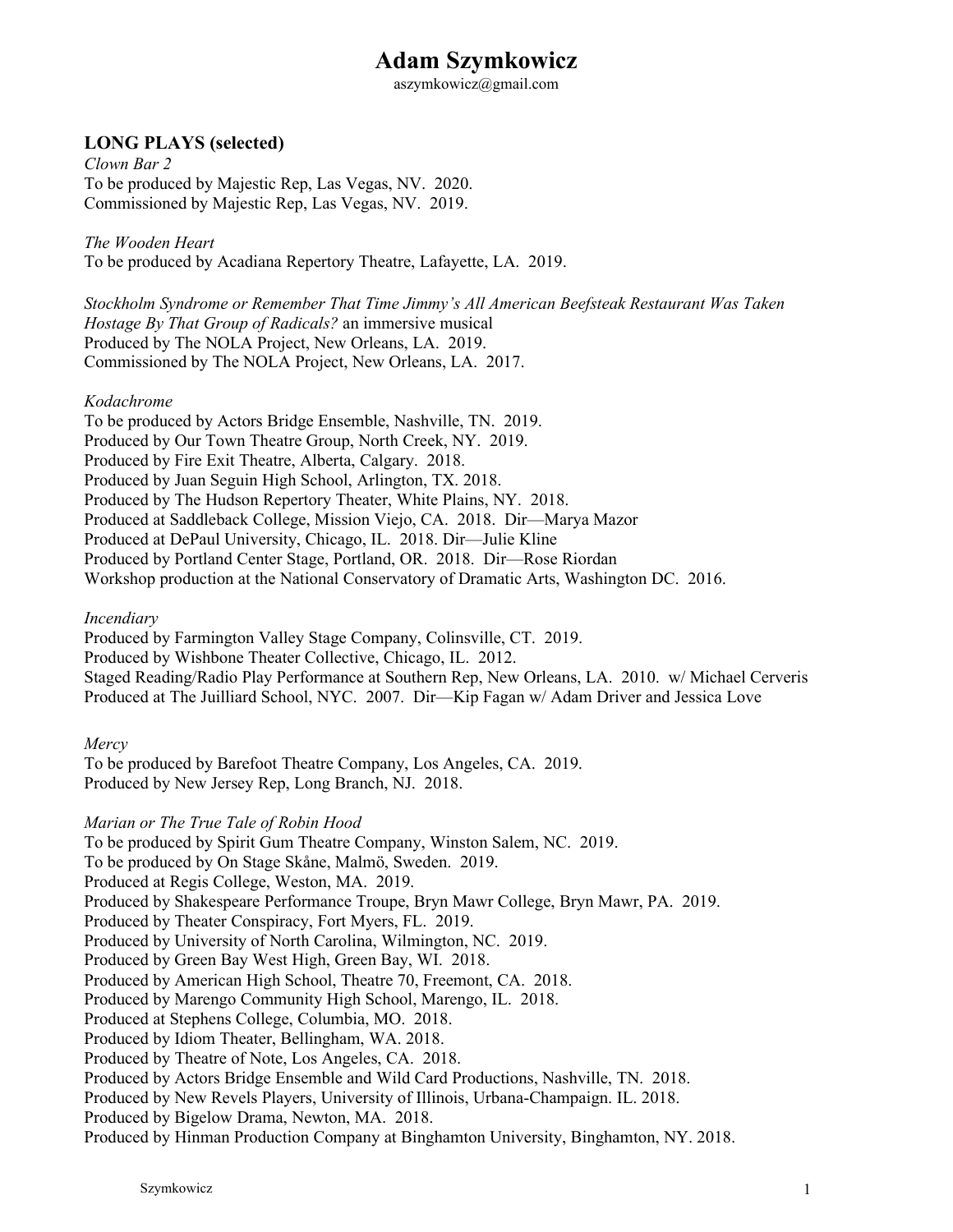Produced at Texas A&M University, Corpus Christi, TX. 2018. Produced by Ridgewater College, Willmar, MN. 2017. Produced by Actors Bridge's Sideshow Fringe Festival, Nashville, TN. 2017. Produced by Know Theater, Cincinnati, OH. 2017. Commissioned and produced by Flux Theater Ensemble, The New Ohio, NYC. 2017. Dir—Kelly O'Donnell

#### *Clown Bar*

*Critic's Pick, New York Times* To be produced at Elon University, Elon, NC. 2019. To be produced at University of Wisconsin, Stevens Point, WI. 2019. To be produced at Liverpool University, Liverpool. England. 2019. To be produced by Pagett Productions, Kansas City, MO. 2019. To be produced by Breakthrough Theatre of Winter Park, Orlando Fringe, Orlando, FL. 2019. Produced at Sussex Regional High School, Sussex, New Brunswick, Canada. 2019. Produced by Maryland College of Art, Baltimore, MD. 2018. Produced by Majestic Repertory Theatre, Las Vegas, NV. 2018. Produced at Muse Theatre Camp, Canyon, TX. 2018. Produced by Woodshed Theatre Ensemble at Vassar College, Poughkeepsie, NY. 2018. Produced by Nolum, Abar, Seoul, Korea. 2018. Produced by Salder S&S Consolidated High School, Denison, TX. 2018. Produced by Majestic Repertory Theatre, The Viper Room, Los Angeles, CA. 2017. Produced by Spirit Gum Theatre Company, Winston Salem, NC. 2017. Produced by Majestic Repertory Theatre, Las Vegas, NV. 2017. Produced by The Duluth Playhouse, Duluth, MN. 2017. Produced by University of Kentucky, Lexington, KY. 2017. Produced by Oklahoma City University, Oklahoma City, OK. 2017. Produced by Charleston Alley Theater, Charleston, IL. 2017. Produced by Ridgewater College, Willmar, MN. 2016. Produced by Gadabout Theater Company at The East Room, Nashville, TN. 2016. Produced by Funhouse Theatre Company, Indianapolis, IN. 2016. Produced by Theatre On The Hill, Bolingbrook, IL. 2016. Produced by Springs Ensemble Theater, Colorado Springs, CO. 2016. Produced by Rogers High School, Rogers, TX. 2016. Produced by Defiance College, Defiance, OH. 2015. Produced at Francis Crick Institute Mill Hill Laboratories, NIMDRAM, London, UK. 2015. Produced by Theatre on Fire, Boston, MA. 2015. Produced by Idiom Theater, Bellingham, WA. 2015. Produced by The NOLA Project, New Orleans, LA. 2015. Produced by Good Luck MacBeth, Reno, NV. 2015 Produced at Silver Creek High School, Sellersburg, IN. 2015. Produced at Texas A&M University, Corpus Christi, TX. 2015. Produced by Indiana Players, Indiana, PA. 2015. Produced by RedWhite and BlueArt at Pasadena Playhouse, Pasadena, CA. 2015. Remounted by Pipeline Theater at The Box, NYC. 2014. Produced by Pipeline Theater at the Parkside Lounge, NYC. 2013. Dir–Andrew Neisler Commissioned and produced by Rising Phoenix Rep at Seventh Street Small Stage, Cino Nights, NYC. 2011. *Hearts Like Fists Critic's Pick, New York Times; Critic's Choice, LA Times; Pick of The Week, LA Weekly*

To be produced by Christopher Newport University, Newport News, VA. 2020.

To be produced by St. Francis High School, Edinburgh Fringe, Edinburgh, Scotland. 2019.

- To be produced by Cyrano's Theater Company, Anchorage, AK. 2019.
- Produced at Martin High School, Loredo TX. 2019.
- Produced by Rewrite Theater, Portland, OR. 2018.

Produced by Chisholm Trail High School, Fort Worth, TX. 2018.

Produced by Los Angeles Valley College, Van Nuys, CA. 2018.

Produced by Tascosa High School, Amarillo, TX. 2018.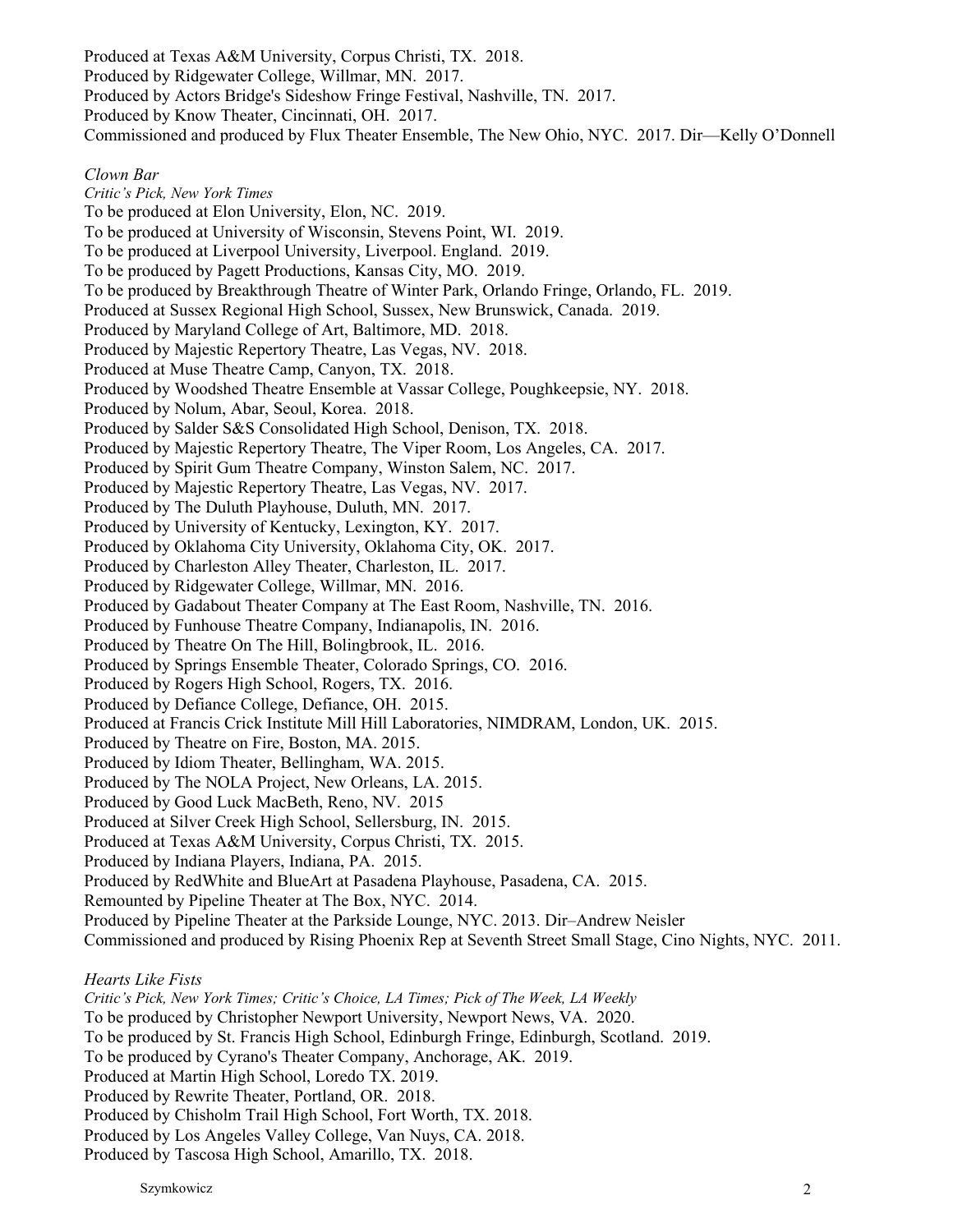Produced by RIT Players, Rochester Institute of Technology. Rochester, NY. 2017. Produced at John Glenn High School. Norwalk, CA. 2017. Produced by Norwood High School. Norwood, MA. 2017. Produced by Keizer Homegrown Theater, Keizer, OR. 2017. Produced by Naugatuck Community College, Waterbury, CT. 2017. Produced at Texas A&M University, Corpus, Christi. 2016. Produced at Excelsia College, Sydney Australia. 2016. Produced at the University of Findlay, Findlay, OH. 2016. Produced at Muskingum University, New Concord, OH. 2016. Produced at SUNY Adirondack, Queensbury, NY. 2016. Produced at California State University Long Beach, Long Beach, CA. 2016. Produced at St. Francis High School, St. Francis, MN. 2016. Produced by La Feria High School, Feria, TX. 2016. Produced by Maxwell Heights Secondary School, Oshawa, Ontario, Canada. 2015. Produced at Centenary College of Louisiana, Shreveport, LA. 2015. Produced at Damonte Ranch High School, Reno, NV. 2015. Produced at Kent School, Kent, CT. 2015. Produced at Ridgewater College, Willmar, MN. 2015. Produced at Tomah High School, Tomah, WI. 2015. Produced by Actors Bridge Ensemble, Nashville, TN. 2015. Produced at Clark University, Worcester, MA. 2015. Produced at Warehouse Theater, Stephens College, Columbia, MO. 2015. Produced by Know Theater, Cincinnati, OH. 2015. Produced by Outcry Theatre, Dallas, TX. 2015. Produced by The Episcopal School of Texas, San Antonio, TX. 2014. Produced at California State University Fullerton, Fullerton, CA. 2014. Dir—Oanh Nguyen Produced by Ad Astra Theatre, Topeka, KS. 2014. Produced by Common Ground, Tiny Engine, Durham, NC. 2014. Produced by Martinsville High School, Martinsville, IN. 2014. Produced by Lost Flamingo Company, Athens, OH. 2014. Produced at Jewish Community High School, San Francisco, CA. 2014. Produced at the Alpine Playhouse in the McCall Winter Carnival. McCall, ID. 2014. Produced at Sachse High School, Sachse, TX. 2013. Produced by Flux Theater Ensemble, NYC. 2012. Dir—Kelly O'Donnell Produced by Theater of Note, Los Angeles, CA. 2012. Dir—Jaime Robledo Produced at The Juilliard School, NYC. 2009. Dir—Evan Cabnet Commissioned by South Coast Rep, Costa Mesa, CA. 2008.

*Nerve*

To be produced by IKAG Productions, The Elephant British Pub, Adelaide, Australia. 2019.

To be produced by Bootstrap Comedy Theater, Dallas, TX. 2019.

To be produced by The Dead End Kids, NYC. 2019.

Produced by Shining Star Theatrical Company, Toronto, Ontario, Canada. 2017.

Produced at MPIP, Athens, Greece. 2016.

Produced at Koper Theater, Koper, Slovenia. 2015.

Produced at DePaul University, Chicago, IL. 2015.

Produced by Spaghetti Theater, Nashville, TN. 2015.

Produced by Paper Wing Theater Company, Monterey, CA. 2014.

Produced by None Too Fragile, Akron, OH. 2013

Produced at California State University, Fullerton, CA. 2012.

Produced by Sixth Avenue at the El Centro Theatre, Los Angeles, CA. 2012.

Produced by trrrash at Tribecca Bistro and Bar, Halifax, Nova Scotia, Canada. 2011.

Produced by Shafer Alliance Laboratory Theatre, Virginia Commonwealth University, Richmond, VA. 2011.

Produced by Chance Theater Company, Anaheim, CA. 2011. Dir—Marya Mazor

Produced by Prestige Theater Company, Barons Court Theater, London, England. 2010

Produced by Azuka Theater, Philadelphia, PA. 2010. Dir—Kevin Glaccum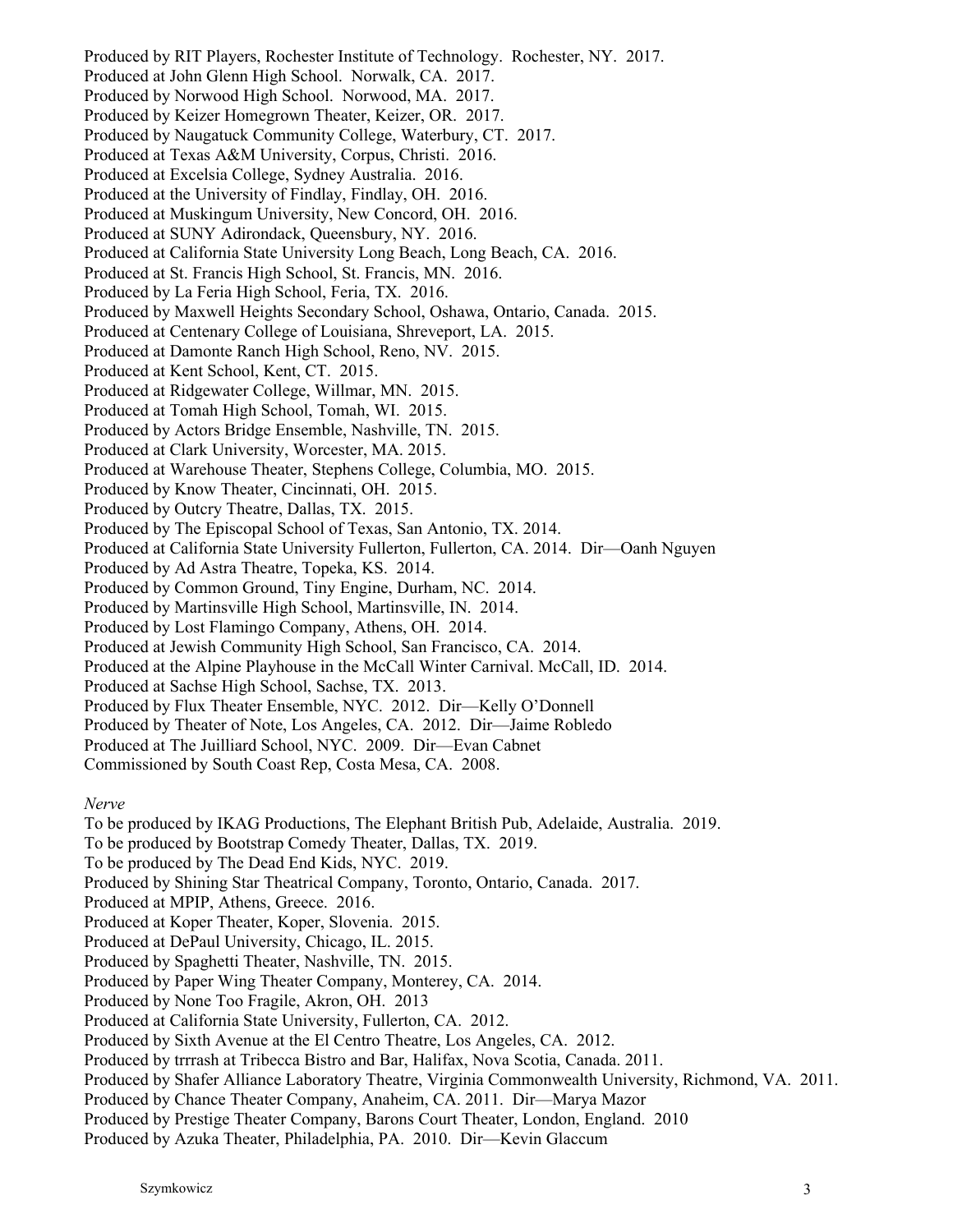Produced by North Carolina Stage Company Catalyst Series/Bat & Horse Theatre Arts, Asheville, NC. 2009. Produced by Echo Theatre Company, St. Louis, MO. 2009 Produced by Naked Stage, Miami, FL. 2008. Produced by Arena Players, East Farmingdale, NY. 2008 Produced by Packawallop Productions and Hypothetical Theatre, NYC. 2006. Dir—Scott Ebersold Produced at 13<sup>th</sup> Street Rep, NYC. 2005.

#### *Pretty Theft*

Produced by Houston ISD UIL Dept., Houston, TX. 2019. Produced at Norwood High School, Norwood, MA. 2017. Produced by American Academy of Dramatic Arts, NYC. 2017. Produced at James Madison University, Harrisonburg, VA. 2016. Produced by Dark Matter Theatre. NYC. 2015. Produced at Western Illinois University, Macomb, IL. 2015. Produced at City College of New York. NYC. 2015. Produced at Nelson High School, Burlington, Ontario Canada. 2013. Produced at University of the Arts, Philadelphia, PA. 2013. Produced at Beloit College, Beloit, WI. 2012. Produced by Flux Theatre Ensemble at the Access Theater, NYC. 2009 Produced by Outsiders Inn Collective, Seattle, WA. 2007. Produced at The Juilliard School, NYC. 2006. Dir—Moritz von Stuelpnagel Produced by Madcap Players, Washington, DC in the Capitol City Fringe. 2006.

#### *Rare Birds*

To be produced by Unit 14 Theatre Company, Highland Park, IL. 2019. Produced at the University of Indianapolis, Indianapolis, IN. 2019. Produced by Carissa Willis in Redlands, CA. 2019. Produced by Dewitt High School. Dewitt, MI. 2019. Produced by UW-Whitewater Student Productions, Fort Atkinson, WI. 2018. Produced by Red Fern Theater, 14th Street Theater, NYC. 2017. Dir—Scott Ebersold Workshop Production, Chance Theater, Anaheim, CA. 2016. Dir—Travis Donnelly

#### *Food For Fish*

Produced by Eclectic Performing Arts Company, Allentown, PA. 2018. Produced by the Armstrong Masquers, Savannah, GA. 2012. Produced at Texas State University, San Marcos, TX. 2012. Produced at Diltheyschule, Wiesbaden, Germany. 2010 Produced by Essential Theatre at Actor's Express, Atlanta, GA. 2009. Produced at Northwestern University, Evanston, IL. 2009. Produced by Single Carrot Theatre, Baltimore, MD. 2008. Produced at Dickinson State University, Dickinson, ND. 2008. Produced at Albion College, Albion, MI. 2008. Produced at Warenaar Theater in Wassenaar, The Hague, Netherlands. 2007. Produced at Theatre of Note, Los Angeles, CA. 2007. Dir—Heather Holloway Produced by Sanctuary Playwrights Theatre at the Kraine, NYC. 2006. Dir—Alexis Poledouris

*The Adventures Of Super Margaret (TYA play)*

Produced by Wheeler Central School, Bartlett, NE. 2018.

Produced by AJ Briesemeister Middle School, Seguin, TX. 2017.

Produced by United Activities Unlimited, Staten Island, NY. 2017.

Produced by Lourdes Central Catholic Schools, Nebraska City, NE. 2016.

Produced by Franklin ISD, Franklin, TX. 2016.

Produced by Ashland Productions, Maplewood, MN. 2016.

Produced by Oddfellows Playhouse, Middletown, CT. 2015.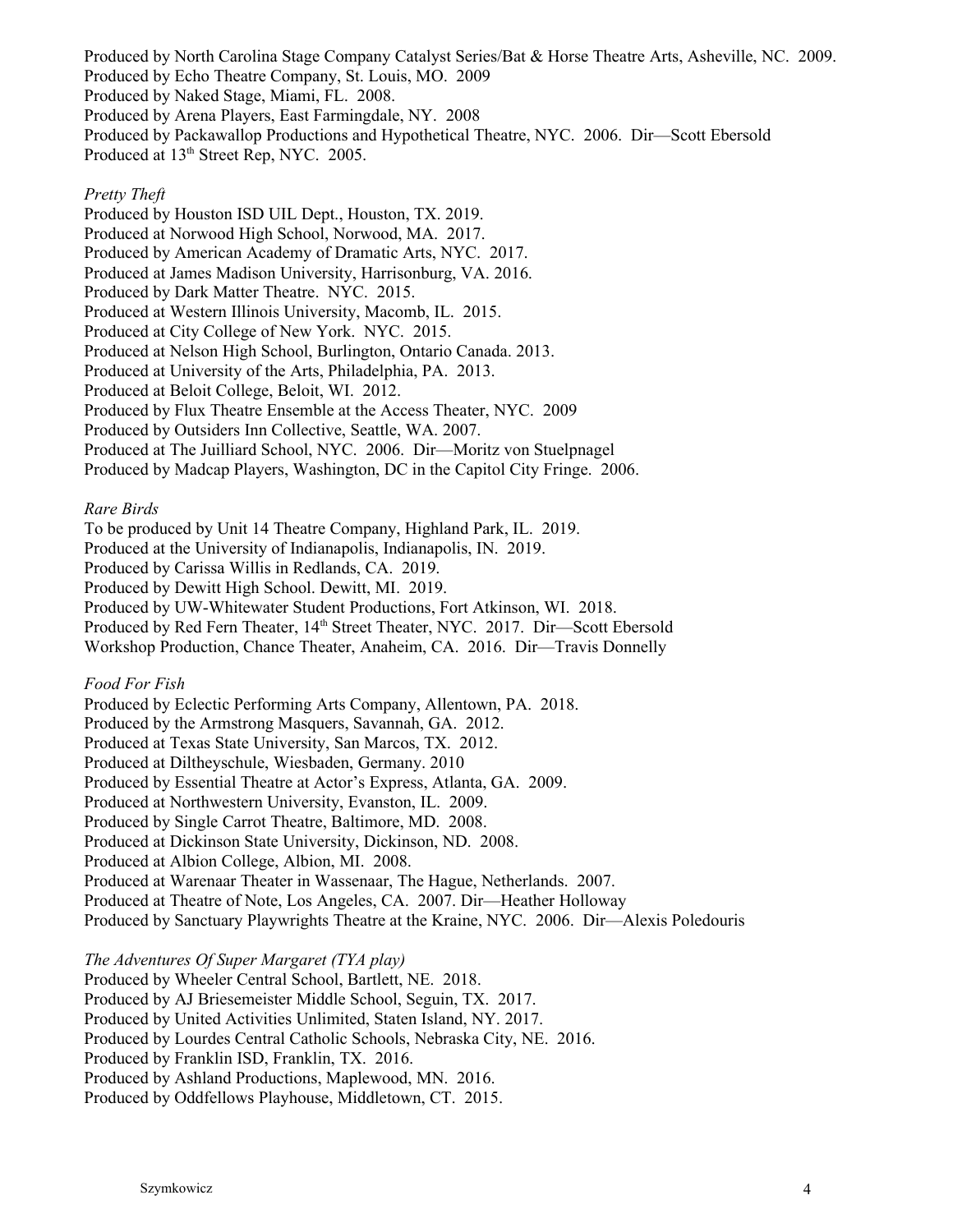*The Why Overhead* Produced by Lincoln Park Performing Arts Charter, Midland, PA. 2017. Produced by Zootopia Theatre Co, Access Theater, NYC. 2012.

*Where You Can't Follow* Workshop Production, Chance Theater, Anaheim, CA. 2015. Dir—Travis Donnelly *Developed with Primary Stages, NYC; Route 66, Chicago, IL; Chance Theater, Anaheim, CA; Barefoot Theatre, NYC.*

#### *UBU*

*Critic's Pick, Time Out New York* Produced by One-Eighth and Intar Theater, NYC. 2013. Dir—Daniel Irizarry Produced by One-Eighth and terraNOVA, IRT, NYC. 2012. Dir—Daniel Irizarry Produced by One-Eighth at SoloNova Arts Festival, The New Ohio Theater, NYC. 2012. Dir—Daniel Irizarry

*Deflowering Waldo*

Produced at The Actors Studio Drama School at Pace University. New York, NY. 2013 Produced at Eckerd College. St. Petersburg, FL. 2012. Produced by Stasz-Pruitt Productions, Rochester, NY. 2011. Produced by Collaborative Stages, New York, NY. 2010. Produced at Over Our Heads Players, Racine, WI. 2008. Produced at the Hartt School, Hartford, CT. 2004. Produced by Bloody Unicorn Theatre Company, Boston, MA. 2002. Dir—Ry Herman.

# **PUBLICATIONS (selected)**

*Kodachrome* published by Samuel French. 2019 to present.

*Mercy* published by Samuel French. 2019 to present.

*Marian or The True Tale of Robin Hood* published by Samuel French. 2017 to present.

*Rare Birds* published by Dramatists Play Service. 2017 to present.

*Incendiary* published by Broadway Play Publishing. 2017 to present.

*The Adventures of Super Margaret* published by Playscripts. 2016 to present.

*7 Ways To Say I Love You* (7 short plays) published by Playscripts. 2015 to present.

*Clown Bar* published by Samuel French. 2014 to present.

*Hearts Like Fists* published by Dramatists Play Service. 2013 to present.

*The Why Overhead* published by Original Works Publishing. 2013 to present.

*Pretty Theft* published by Samuel French. 2009 to present.

*Nerve* published by Dramatists Play Service. 2007 to present.

*Food For Fish* published by Dramatists Play Service. 2007 to present.

*Deflowering Waldo* published by Dramatists Play Service. 2006 to present.

*Snow* published in The Dyonisian Volume 3. 2017.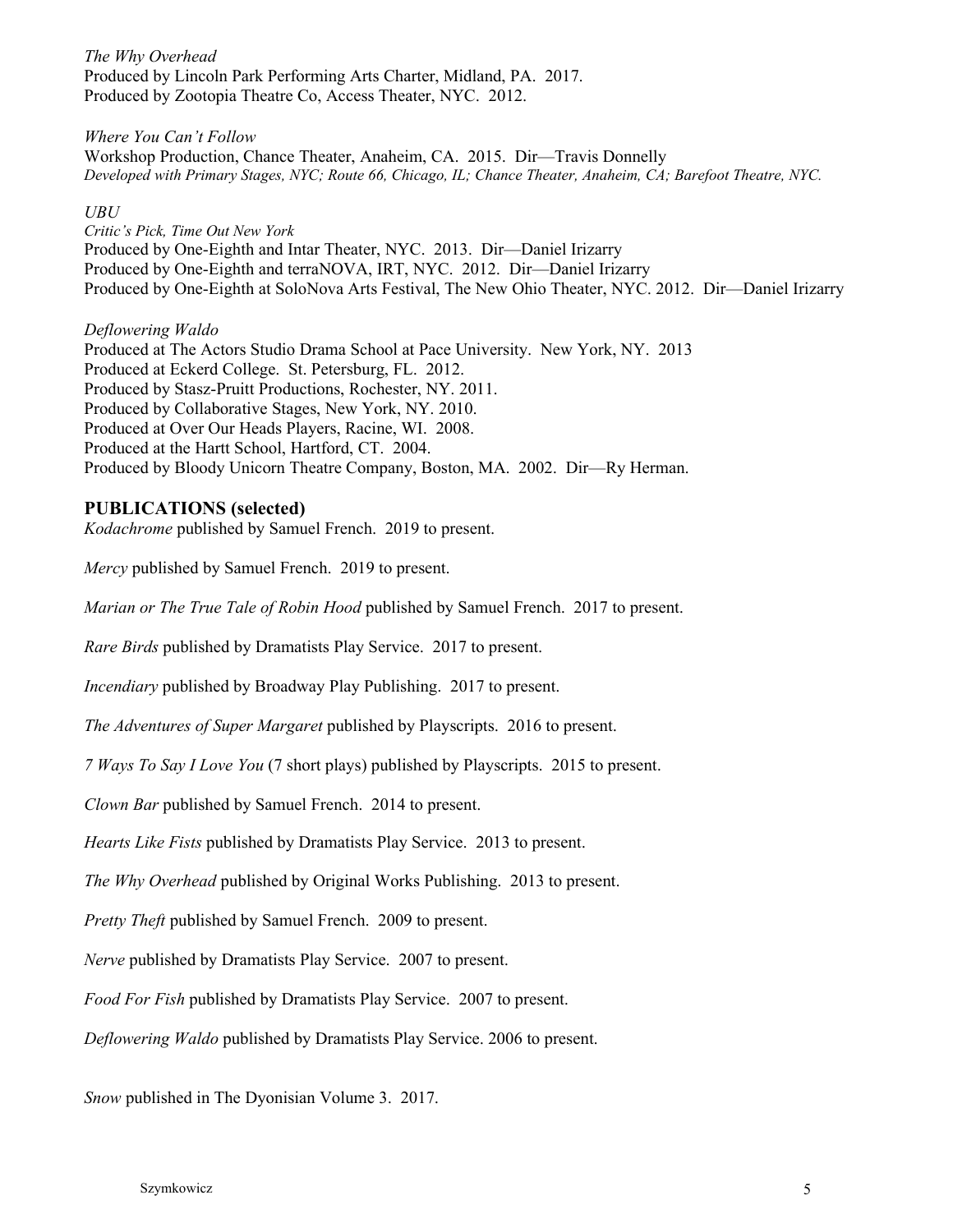*Hearts Like Fists* published in *Geek Theater: An Anthology of Science Fiction & Fantasy Plays*. Underwords Press. 2014.

*Sleep* published by Playscripts in *Great Short Plays Volume 10*. 2013 to present.

*Clown Bar* published in *Cino Nights, Plays From Rising Phoenix Rep*. 2012. New York Theatre Experience.

*Snow* published in Smith and Kraus's *10 Minute Plays for Two or More Actors*. 2009.

*The Question* published in New York Theatre Review. 2009.

*Food For Fish* published in New York Theatre Review. 2007.

Five Monologues from *Pretty Theft* and three monologues from *Rare Birds* published in Applause's *Contemporary Monologues For a New Theater*. 2018.

Monologue from *Kodachrome* published in Smith & Kraus's *The Best Women's Stage Monologues 2018.*

Monologue from *Kodachrome* published in Smith & Kraus's *The Best Men's Stage Monologues 2018.*

Monologue from *Hearts Like Fists* published in Smith & Kraus's *The Best Men Stage Monologues 2014.*

Two Monologues from *The Why Overhead* published in Applause's *Best Contemporary Monologues for Men 18-35*. 2014.

Monologue from *Clown Bar* and Two Monologues from *The Why Overhead* published in Smith & Kraus's *The Best Men Stage Monologues* 2013.

Monologue from *The Why Overhead* published in Smith & Kraus's *The Best Women Stage Monologues*  2013.

Monologue from Pretty Theft published in Meriwether Publishing's *Audition Monologues for Young Women #2: More Contemporary Auditions for Aspiring Actresses*. 2013.

Monologue from *Pretty Theft* published in Samuel French's Exceptional Monologues 2 For Men and Women. 2011.

Monologue from *Pretty Theft* published in Smith & Kraus's *The Best Women Stage Monologues and Scenes*. 2010.

Monologue from *Food For Fish* published in DPS's *Outstanding Men's Monologues Volume Two*. 2010.

Monologue from *Snow* published in Smith & Kraus's *The Best Women Stage Monologues and Scenes*. 2009.

Monologue from *Food For Fish* published in Smith & Kraus's *The Best Men Stage Monologues*. 2008.

Monologue from *Food For Fish* published in Smith & Kraus's *The Best Women Stage Monologues*. 2008.

Monologue from *Anne* published in Smith & Kraus's *60 Seconds to Shine: 221 One-Minute Monologues For Women*. 2006.

Monologue from *The Art Machine* published in Smith & Kraus's *60 Seconds to Shine: 221 One-Minute Monologues For Men.* 2006.